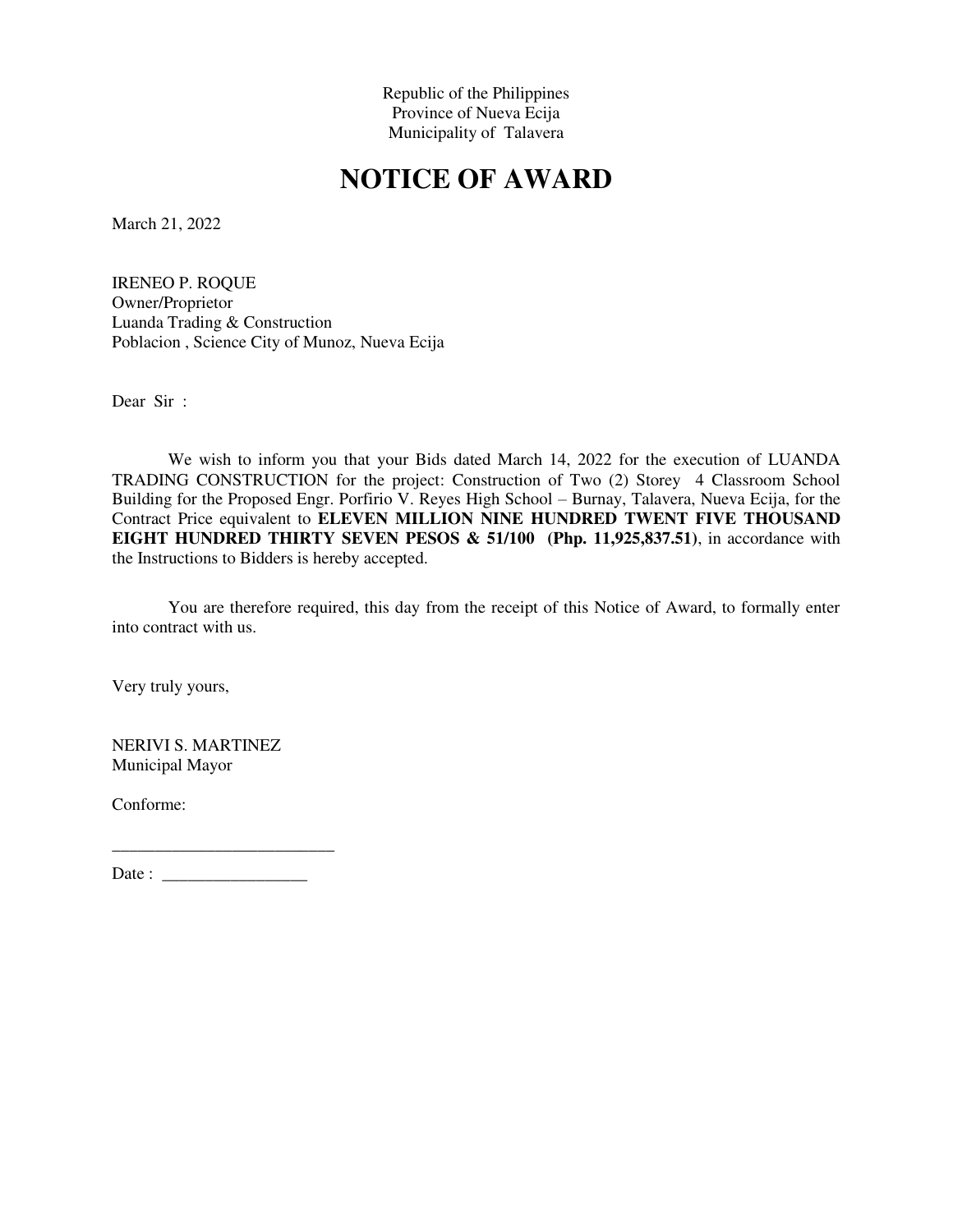Republic of the Philippines Province of Nueva Ecija Municipality of Talavera

## **NOTICE OF AWARD**

March 21, 2022

ALVIN E. TADIQUE Owner/Proprietor Amaris Construction Poblacion East II, Aliaga, Nueva Ecija

Dear Sir :

We wish to inform you that your Bids dated March 14, 2022 for the execution of AMARIS CONSTRUCTION for the project: Installation of Reinforced Concrete Pipe – Bagong Silang, Talavera, Nueva Ecija, for the Contract Price equivalent to **FIVE HUNDRED FIFTEEN THOUSAND NINE HUNDRED NINETY EIGHT PESOS & 60/100 (Php 515,998.60)**, in accordance with the Instructions to Bidders is hereby accepted.

You are therefore required, this day from the receipt of this Notice of Award, to formally enter into contract with us.

Very truly yours,

NERIVI S. MARTINEZ Municipal Mayor

Conforme:

\_\_\_\_\_\_\_\_\_\_\_\_\_\_\_\_\_\_\_\_\_\_\_\_\_\_ Date : \_\_\_\_\_\_\_\_\_\_\_\_\_\_\_\_\_